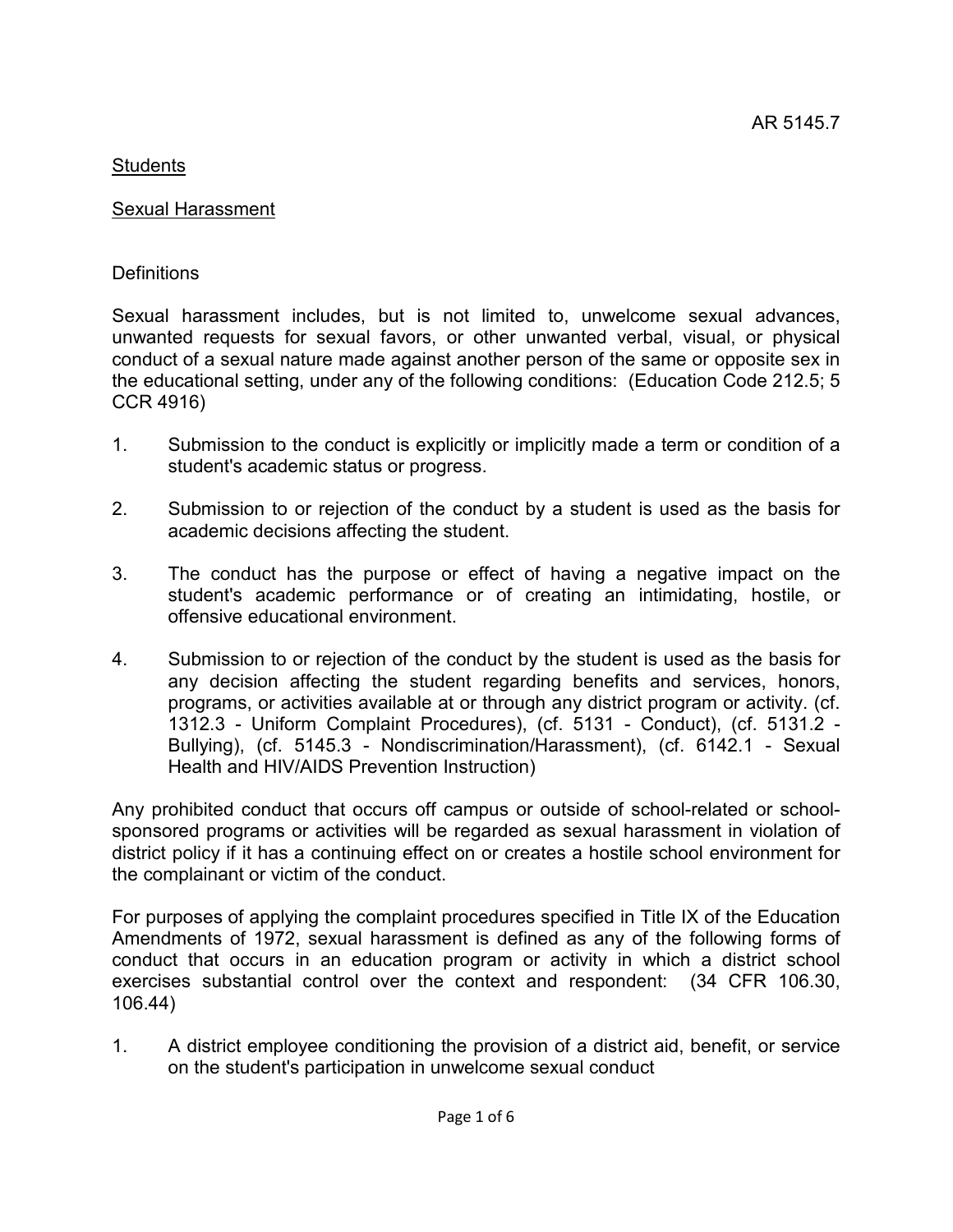#### Sexual Harassment (continued)

- 2. Unwelcome conduct determined by a reasonable person to be so severe, pervasive, and objectively offensive that it effectively denies a student equal access to the district's education program or activity
- 3. Sexual assault, dating violence, domestic violence, or stalking as defined in 20 USC 1092 or 34 USC 12291 (cf. 5145.71 - Title IX Sexual Harassment Complaint Procedures)

#### Examples of Sexual Harassment

Examples of types of conduct which are prohibited in the district and which may constitute sexual harassment under state and/or federal law, in accordance with the definitions above, include, but are not limited to:

- 1. Unwelcome leering, sexual flirtations, or propositions
- 2. Unwelcome sexual slurs, epithets, threats, verbal abuse, derogatory comments, or sexually degrading descriptions
- 3. Graphic verbal comments about an individual's body or overly personal conversation
- 4. Sexual jokes, derogatory posters, notes, stories, cartoons, drawings, pictures, obscene gestures, or computer-generated images of a sexual nature
- 5. Spreading sexual rumors
- 6. Teasing or sexual remarks about students enrolled in a predominantly single-sex class
- 7. Massaging, grabbing, fondling, stroking, or brushing the body
- 8. Touching an individual's body or clothes in a sexual way
- 9. Impeding or blocking movements or any physical interference with school activities when directed at an individual on the basis of sex
- 10. Displaying sexually suggestive objects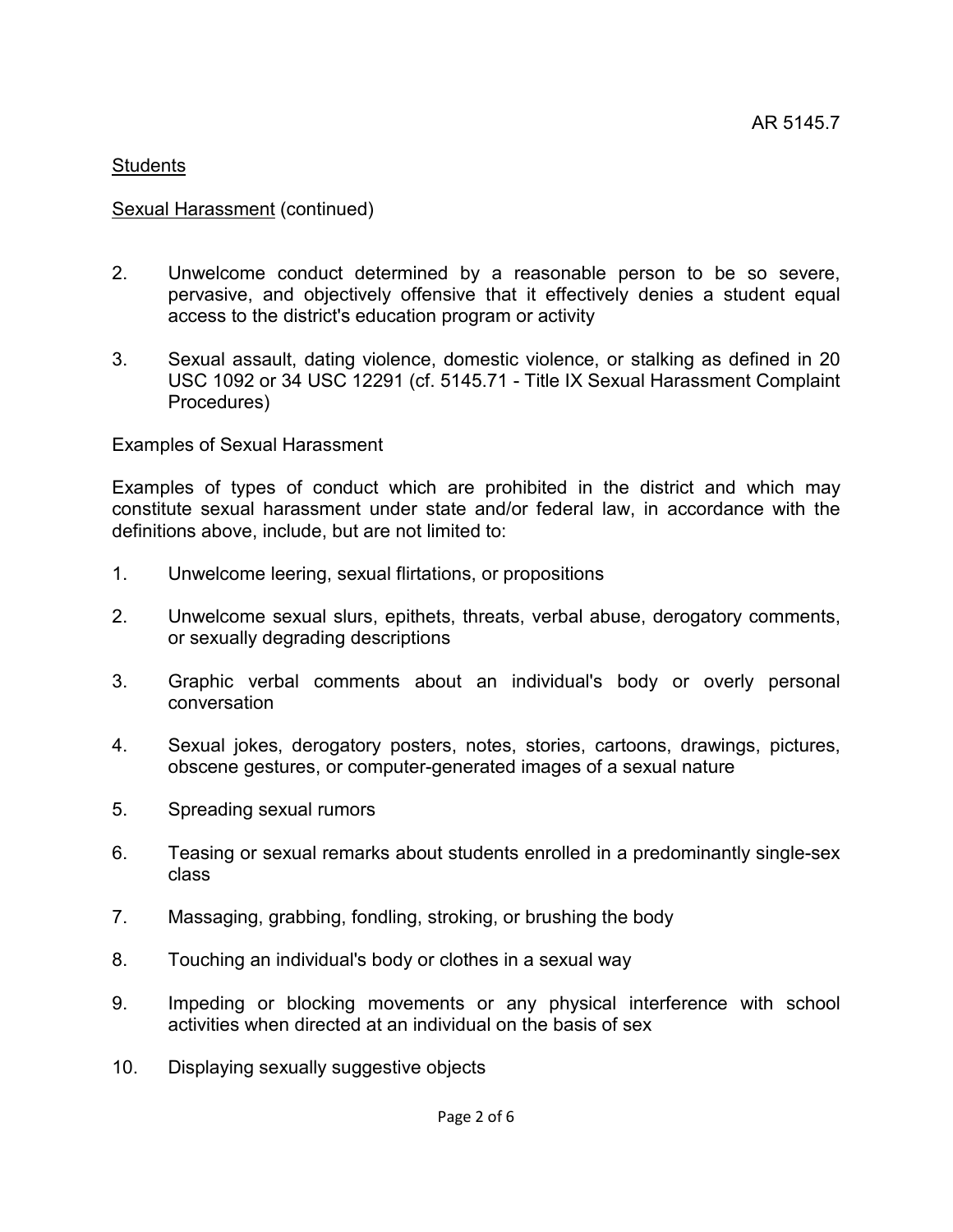# Sexual Harassment (continued)

- 11. Sexual assault, sexual battery, or sexual coercion
- 12. Electronic communications containing comments, words, or images described above

Title IX Coordinator/Compliance Officer

The district designates the following individual(s) as the responsible employee(s) to coordinate its efforts to comply with Title IX of the Education Amendments of 1972 in accordance with AR 5145.71 - Title IX Sexual Harassment Complaint Procedures, as well as to oversee investigate, and/or resolve sexual harassment complaints processed under AR 1312.3 - Uniform Complaint Procedures. The Title IX Coordinator(s) may be contacted at:

Brian Jaramillo Executive Director, Education Services Paul Bommersbach Coordinator, Pupil Support Services Katherine Wallace Coordinator, Education Services

1301 N. A Street Lompoc, CA 93436

805-742-3310 [TitleIX@lusd.org](mailto:TitleIX@lusd.org)

Notifications

The Superintendent or designee shall notify students and parents/guardians that the district does not discriminate on the basis of sex as required by Title IX and that inquiries about the application of Title IX to the district may be referred to the district's Title IX Coordinator and/or to the Assistant Secretary for Civil Rights, U.S. Department of Education. (34 CFR 106.8), (cf. 5145.6 - Parental Notifications)

The district shall notify students and parents/guardians of the name or title, office address, email address, and telephone number of the district's Title IX Coordinator. (34 CFR 106.8)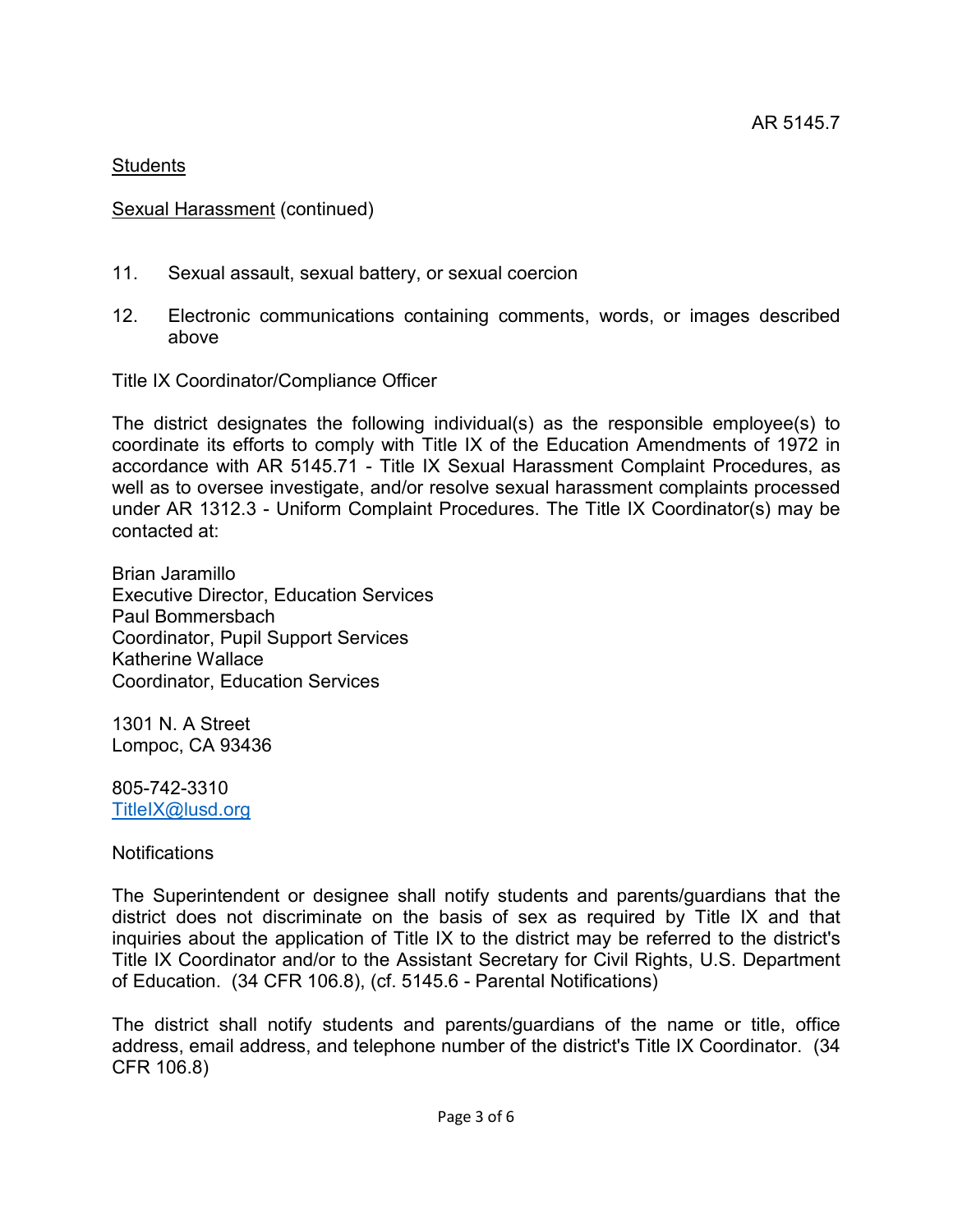# Sexual Harassment (continued)

A copy of the district's sexual harassment policy and regulation shall:

- 1. Be included in the notifications that are sent to parents/guardians at the beginning of each school year (Education Code 48980; 5 CCR 4917)
- 2. Be displayed in a prominent location in the main administrative building or other area where notices of district rules, regulations, procedures, and standards of conduct are posted (Education Code 231.5)
- 3. Be summarized on a poster which shall be prominently and conspicuously displayed in each bathroom and locker room at each school. The poster may be displayed in public areas that are accessible to and frequented by students, including, but not limited to, classrooms, hallways, gymnasiums, auditoriums, and cafeterias. The poster shall display the rules and procedures for reporting a charge of sexual harassment; the name, phone number, and email address of an appropriate school employee to contact to report a charge of sexual harassment; the rights of the reporting student, the complainant, and the respondent; and the responsibilities of the school. (Education Code 231.6)
- 4. Be posted, along with the name or title and contact information of the Title IX Coordinator, in a prominent location on the district's web site in a manner that is easily accessible to parents/guardians and students. (Education Code 234.6; 34 CFR 106.8). (cf. 1113 - District and School Web Sites), (cf. 1114 - District-Sponsored Social Media)
- 5. Be provided as part of any orientation program conducted for new and continuing students at the beginning of each quarter, semester, or summer session (Education Code 231.5)
- 6. Appear in any school or district publication that sets forth the school's or district's comprehensive rules, regulations, procedures, and standards of conduct (Education Code 231.5)
- 7. Be included, along with the name or title and contact information of the Title IX Coordinator, in any handbook provided to students or parents/guardians (34 CFR 106.8)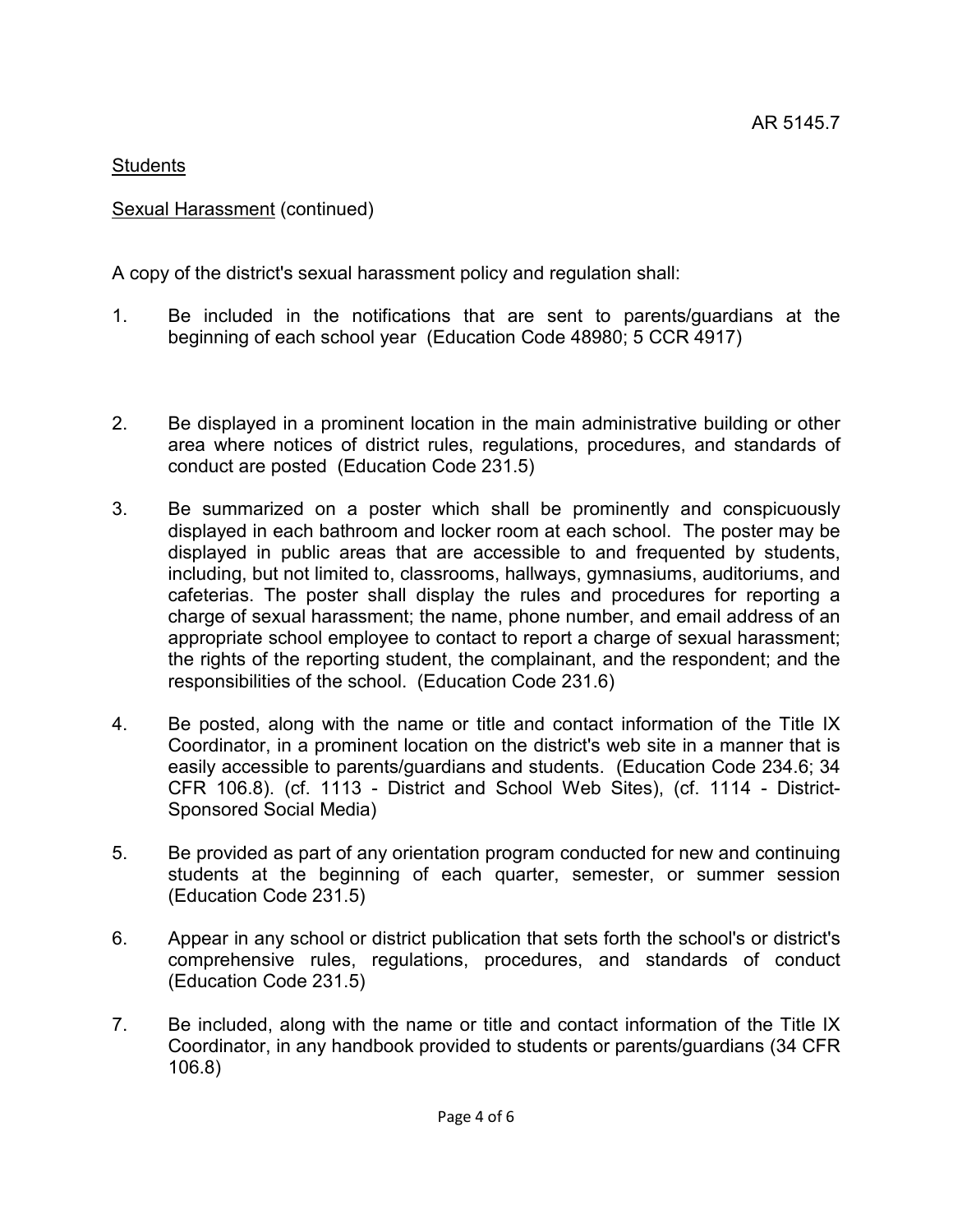#### Sexual Harassment (continued)

The Superintendent or designee shall also post the definition of sex discrimination and harassment as described in Education Code 230, including the rights set forth in Education Code 221.8, in a prominent location on the district's web site in a manner that is easily accessible to parents/guardians and students. (Education Code 234.6)

### Reporting Complaints

A student or parent/guardian who believes that the student has been subjected to sexual harassment by another student, an employee, or a third party or who has witnessed sexual harassment is strongly encouraged to report the incident to a teacher, the principal, the district's Title IX Coordinator, or any other available school employee. Within one school day of receiving such a report, the principal or other school employee shall forward the report to the district's Title IX Coordinator. Any school employee who observes an incident of sexual harassment involving a student shall, within one school day, report the observation to the principal or Title IX Coordinator. The report shall be made regardless of whether the alleged victim files a formal complaint or requests confidentiality. (cf. 5141.4 - Child Abuse Prevention and Reporting)

When a report or complaint of sexual harassment involves off-campus conduct, the Title IX Coordinator shall assess whether the conduct may create or contribute to the creation of a hostile school environment. If the Title IX Coordinator determines that a hostile environment may be created, the complaint shall be investigated and resolved in the same manner as if the prohibited conduct occurred at school.

When a verbal or informal report of sexual harassment is submitted, the Title IX Coordinator shall inform the student or parent/guardian of the right to file a formal written complaint in accordance with applicable district complaint procedures.

#### Complaint Procedures

All complaints and allegations of sexual harassment by and against students shall be investigated and resolved in accordance with law and district procedures. The Title IX Coordinator shall review the allegations to determine the applicable procedure for responding to the complaint. All complaints that meet the definition of sexual harassment under Title IX shall be investigated and resolved in accordance with AR 5145.71 - Title IX Sexual Harassment Complaint Procedures. Other sexual harassment complaints shall be investigated and resolved pursuant to BP/AR 1312.3 - Uniform Complaint Procedures.